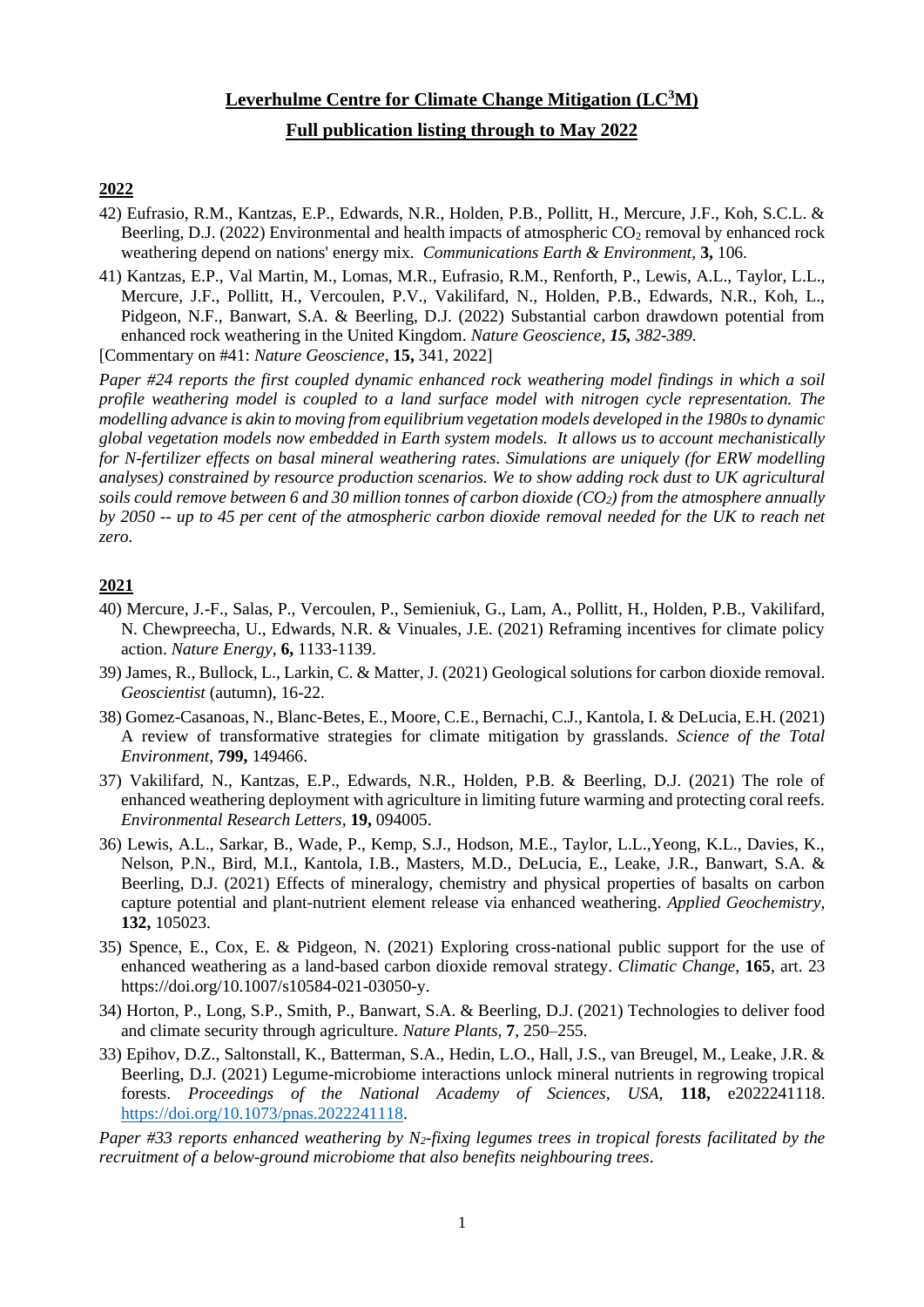- 32) Cox, E., Spence, E. & Pidgeon, N. (2021) But They told us it was safe! Carbon dioxide removal, fracking, and ripple effects in risk perceptions. *Risk Analysis*. [https://doi.org/10.1111/risa.13717.](https://doi.org/10.1111/risa.13717)
- 31) Cox E., Spence, E. & Pidgeon, N. (2021) What people think about Carbon Dioxide Removal. Leverhulme Centre for Climate Change Mitigation, University of Sheffield, U.K. [White Paper] Available at<http://lc3m.org/publications/>
- 30) Cox, E., Boettcher, M., Spence, E. & Bellamy, R. (2021) Casting a wider net on ocean NETs. *Frontiers in Climate*. [https://doi.org/10.3389/fclim.2021.576294.](https://doi.org/10.3389/fclim.2021.576294)
- 29) Taylor, L.L., Driscoll, C.T., Groffman, P.M., Rau, G.H., Blum, J.D. & Beerling, D.J. (2021) Increased carbon capture by a silicate-treated forested watershed affected by acid deposition. *Biogeosciences*, **18**, 169–188.

#### **2020**

- 28) Blanc-Betes, E., Kantola, I.B., Gomez-Casanovas, N., Hartman, M.D., Parton, W.J., Lewis, A.L., Beerling, D.J. & DeLucia, E.H. (2020) In silico assessment of the potential of basalt amendments to reduce N2O emissions from bioenergy crops. *GCB Bioenergy*, **13**, 224-241.
- *Paper #28 reports first evidence from LC<sup>3</sup>M field trials for consistent mitigation of N2O fluxes from US corn-belt soils over three growing seasons following basalt amendment*.
- 27) Beerling, D.J., Kantzas, E., Lomas, M.R., Wade, P., Eufrasio, R.M., Renforth, P., Quirk, J., Sarkar, B., Andrews, G., James, R.H., Pearce, C.R., Khanna, M., Koh, L., Quegan, S., Pidgeon, N.F., Janssens, I., Hansen, J. & Banwart, S.A. (2020) Potential for large-scale  $CO<sub>2</sub>$  removal via enhanced rock weathering with croplands. *Nature*, **583**, 242-248.

[Commentary on #26: News & Views, *Nature*, **583,** 204-205; Editorial, *Nature*, **583,** 167-168, 2020]

*Paper #24 develops the theory to simulate the weathering of particle size distributions, and an initial nation-by-nation assessment of CO<sup>2</sup> removal potential by enhanced weathering constrained by current and future energy policy scenarios using an advanced and robust computationally efficient modelling approach.* 26) Cox, E., Spence, E. & Pidgeon, N. (2020) Public perceptions of carbon dioxide removal in the United

- States and the United Kingdom. *Nature Climate Change,* **10**, 744-749.
- 25) MacDougall, A.H., Frölicher, T.L., Jones, C.D., Rogelj, J., Matthews, H.D., Zickfeld, K., Arora, V.K., Barrett, N.J., Brovkin, V., Burger, F.A., Eby, M., Eliseev, A.V., Hajima, T., Holden, P.B., Jeltsch-Thömmes, A., Koven, C., Mengis, N., Menviel, L., Michou, M., Mokhov, I.I., Oka, A., Schwinger, J., Séférian, R., Shaffer, G., Sokolov, A., Tachiiri, K., Tjiputra, J., Wiltshire, A. & Ziehn, T. (2020) Is there warming in the pipeline? A multi-model analysis of the Zero Emissions Commitment from  $CO<sub>2</sub>$ . *Biogeosciences*, **17**, 2987–3016.
- 24) Kelland, M.E., Wade, P.W., Lewis, A.L., Taylor, L.L., Sarkar, B., Andrews, M.G., Lomas, M.R., Cotton, T.E.A., Kemp, S.J., James, R.H., Pearce, C.R., Hartley, S.E., Hodson, M.E., Leake, J.R., Banwart, S.A. & Beerling, D.J. (2020) Increased yield and  $CO<sub>2</sub>$  sequestration potential with the  $C<sub>4</sub>$  cereal *Sorghum bicolor* cultivated in basaltic rock dust‐amended agricultural soil. *Global Change Biology*, **26**, 3658–3676.

*Paper #24 reports the first evidence from mesocosm experiments that amendment of a UK agricultural soil with crushed basalt increased yields of the C<sup>4</sup> crop Sorhum and introduced a detailed 1-D soil profile PhreeqC reactive transport model for simulating rock grain weathering and carbon capture.*

- 23) Pidgeon, N. (2021) Engaging publics about environmental and technology risks: frames, values and deliberation. *Journal of Risk Research*, **24**, 28-46.
- 22) Cox, E., Spence, E. & Pidgeon, N. (2020) Incumbency, trust, and the Monsanto effect: stakeholder discourses on greenhouse gas removal. *Environmental Values*, **29**, 197-220.

## **2019**

- 21) Cox, E., Royston, S. & Selby, J. (2019) From exports to exercise: how non-energy policies affect energy systems. *Energy Research and Social Science*, **55**, 179-188.
- 20) Beerling, D.J. (2019) Can plants help us avoid seeding a human-made climate catastrophe? *Plants, People, Planet.* **1,** 310-314.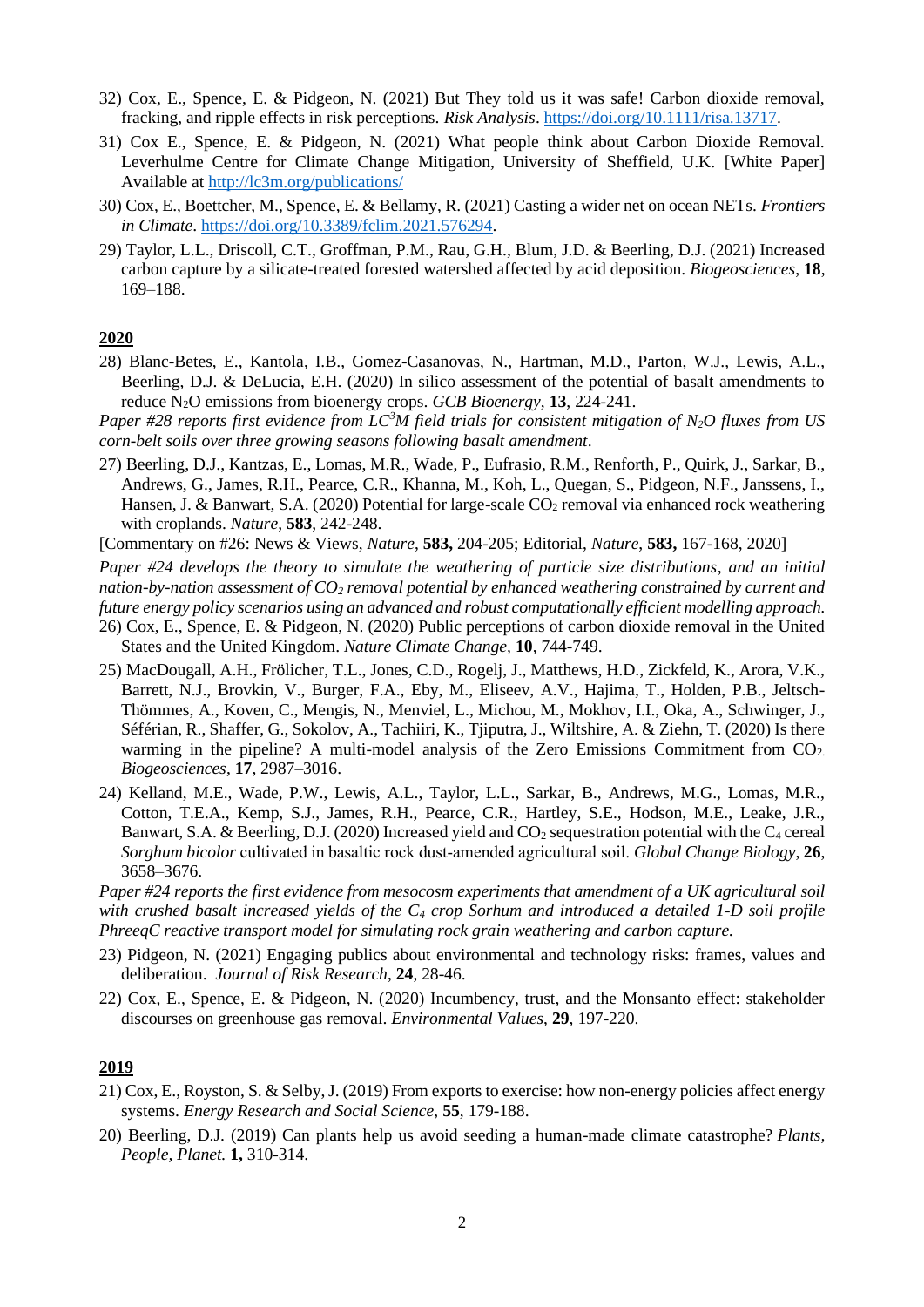- 19) Andrews, M.G. & Taylor, L.L. (2019) Combating climate change through enhanced weathering of agricultural soils. *Elements,* **15**, 253-258.
- 18) Cox, E. & Edwards, N.R. (2019) Beyond carbon pricing: policy levers for negative emissions technologies. *Climate Policy*, **19**, 1144-1156.
- 17) Smith, P., Adams, J., Beerling, D.J., Beringer, T., Calvin, K.V., Fuss, S., Griscom, B., Hagemann, N., Kammann, C., Kraxner, F., Minx, J.C., Popp, A., Renforth, P., Vicente-Vicente, J.L. & Keesstra, S. (2019) Land-management options for greenhouse gas removal and their impacts on ecosystem services and the sustainable development goals. *Annual Review of Environment and Resources,* **44,** 255-286.
- 16) Lawrence, D. M. et al (including Val Martin, M). (2019) The Community Land Model version 5: Description of new features, benchmarking, and impact of forcing uncertainty. *Journal of Advances in Modeling Earth Systems*, **11,** 4245-4287.

#### **2018**

- 15) Arnold, S.R., Lombardozzi, D., J-F Lamarque, T. Richardson, L.K. Emmons, S. Tilmes, S.A. Sitch, G. Folberth, M.J. Hollaway, M. Val Martin (2018) Simulated global climate response to tropospheric ozone-induced changes in plant transpiration, *Geophysical Research Letters*, **45.** https://doi.org/10.1029/2018GL079938
- 14) Eufrasio-Espinosa, R.M. & Koh, L.S.C. (2019) The UK Path and the Role of NETs to Achieve Decarbonisation. In: Shurpali N., Agarwal A., Srivastava V. (eds) Greenhouse Gas Emissions. Energy, Environment, and Sustainability. *Springer, Singapore*. pp. 87-109.
- 13) Spence, E., Pidgeon, N. & Pearson, P. (2018) UK public perceptions of Ocean Acidification The importance of place and environmental identity. *Marine Policy*, **97**, 287-293.
- 12) Cox, E., Pidgeon, N., Spence, E. & Thomas, G. (2018) Blurred lines: the ethics and policy of greenhouse gas removal at scale. *Frontiers in Environmental Science*, **6,** 1-7.
- 11) Beerling, D.J., Leake, J.R., Long, S.P., Scholes, J.D., Ton, J., Nelson, P.N., Bird, M.I., Kantzas, E., Taylor, L.L., Sarkar, B., Kelland, M., DeLucia, E., Kantola, I., Müller, C., Rau, G. & Hansen, J. (2018) Farming with crops and rocks to address global climate, food and soil security. *Nature Plants*, **4**, 138- 147.

[Commentary on #11: Editorial *Nature* **554**, 404-405, 2018]

*Paper #11 reported the first detailed evidenced-based synthesis advancing our understanding of how enhanced rock weathering could operate with agricultural systems to sequester carbon and promote food and soil security*

- 10) Singh, M., Sarkar, B., Sarkar, S., Churchman, J., Bolan, N., Mandal, S., Menon, M., Purakayastha, J. & Beerling, D.J. (2018) Stabilization of soil carbon as influenced by clay mineralogy. *Advances in Agronomy*, **148,** 33-52.
- 9) Mercure, J.-F., Pollitt, H., Viñuales, J.E., Edwards, N.R., Holden, P.B., Chewpreecha, U., Salas, P., Sognnaes, I., Lam, A. & Knobloch, F. (2018) Macroeconomic impact of stranded fossil fuel assets. *Nature Climate Change*, **8,** 588-593.
- 8) Shaw, C., Hurth, V., Capstick, S. & Cox, E. (2018) Intermediaries' perspectives on the public's role in the energy transitions needed to deliver UK climate change policy goals. *Energy Policy*, **116,** 267-276

#### **2017**

- 7) Hansen, J., Sato, M., Kharecha, P., von Schuckmann, K., Beerling, D.J., Cao, J., Marcott, S., Masson-Delmotte, V., Prather, M.J., Rohling, E.J., Shakun, J., Smith, P., Lacis, A., Russell, G. & Ruedy, R. (2017) Young people's burden: requirement of negative CO<sup>2</sup> emissions. *Earth System Dynamics*, **8**, 577- 616.
- 6) Beerling, D.J. (2017) Enhanced rock weathering: biological climate change mitigation with co-benefits for food security? *Biology Letters*, 13, 20170149.
- 5) Kantola, I.B., Masters, M.D., Beerling, D.J., Long, S.P. & DeLucia, D.H. (2017) Potential of global croplands and bioenergy crops for climate change mitigation through deployment for enhanced weathering. *Biology Letters*, **13,** 20160714*.*